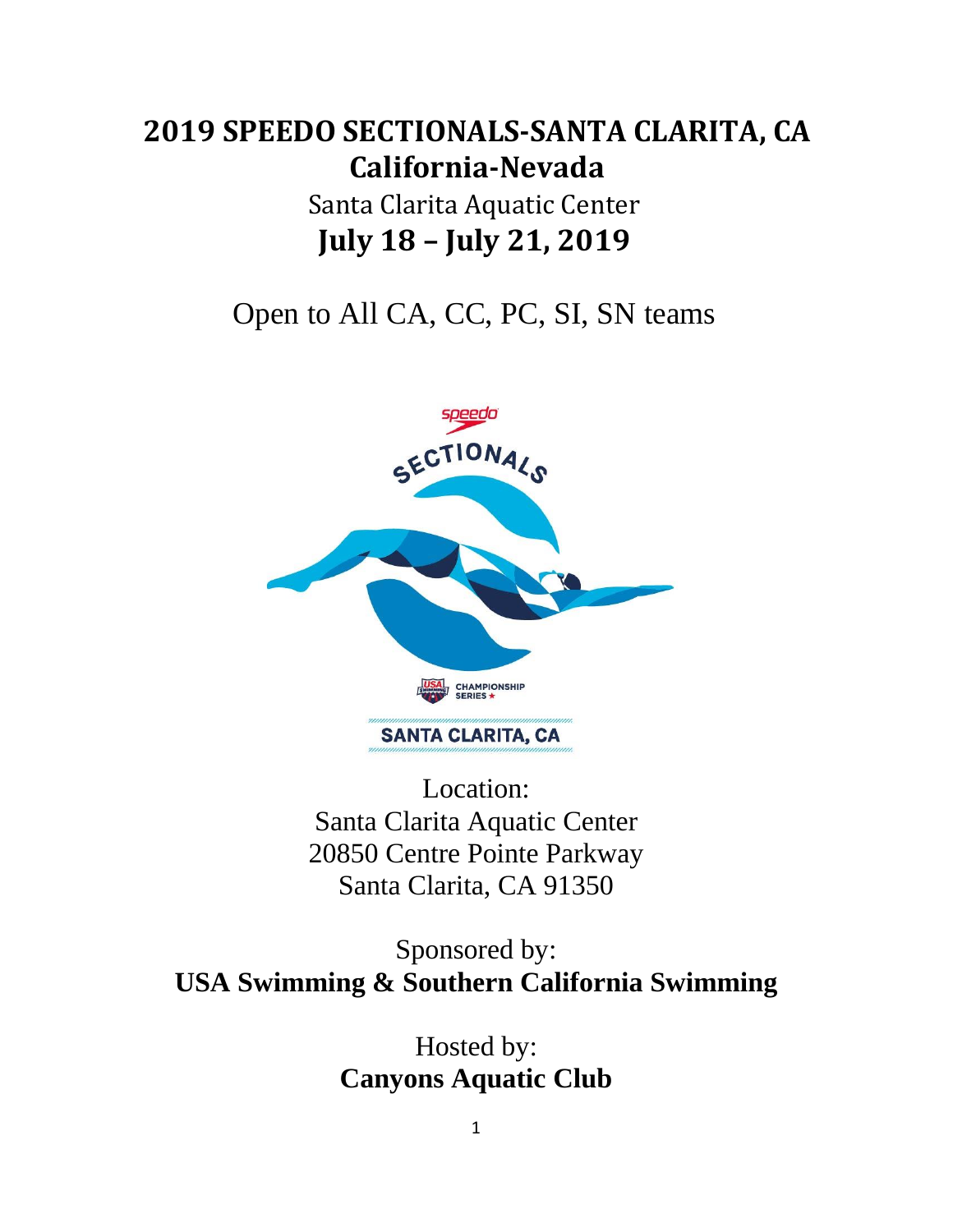## **2019 SPEEDO Sectionals-Santa Clarita, CA Summer CA-NV Championship**

#### **SANCTIONED BY: SOUTHERN CALIFORNIA SWIMMING/USA SWIMMING SANCTION #S19-215 HOSTED BY: SOUTHERN CALIFORNIA SWIMMING & CANYONS AQUATIC CLUB DATES OF MEET: July 18 – July 21, 2019 HEATS & FINALS**

| <b>START TIMES:</b>            | <b>Prelims:</b> | Thur, Fri, Sat<br><b>Sunday</b> | July 18, 19, 20<br>July 21              | 9:00 AM<br>8:30 AM |
|--------------------------------|-----------------|---------------------------------|-----------------------------------------|--------------------|
|                                |                 |                                 |                                         |                    |
|                                | <b>Finals:</b>  | Thur, Fri, Sat                  | July 18, 19, 20                         | 5:00 PM            |
|                                |                 | <b>Sunday</b>                   | July 21                                 | 4:00 PM            |
| <b>WARM UP TIMES: Prelims:</b> |                 | Thur, Fri, Sat                  | July 18, 19, 20                         | 7:00 AM            |
|                                |                 |                                 | * General Warm-up assigned: 7:00        |                    |
|                                |                 | <b>Sunday</b>                   | July 21                                 | 7:00 AM            |
|                                |                 |                                 | <i>*</i> General Warm-up assigned: 7:00 |                    |
|                                | <b>Finals:</b>  | Thur, Fri, Sat                  | July 18, 19, 20                         | 3:30 PM            |
|                                |                 | Sunday                          | July 21                                 | 2:30 PM            |

#### **ENTRIES CLOSE on Wednesday, July 10, 2019 at 5:00 PM**

**Meet Referee: Debra Baldwin, [baldwindebra@ymail.com](mailto:baldwindebra@ymail.com) (760) 518-9027 Meet Director: Madison Cho, [meetdirector@canyons.org](mailto:meetdirector@canyons.org) (661) 388-8358 Admin Referee: Mary Redmond[, office@si-swimming.com](mailto:office@si-swimming.com) (760)716-7678 Entry Chair: Alina de Armas, [alsoswim@gmail.com](mailto:alsoswim@gmail.com) (805) 444-0317**

#### **Open to: CA, CC, PC, SI, SN athletes**

**POOL:** Santa Clarita Aquatic Center, 20850 Centre Pointe Parkway, Santa Clarita, CA 91350

**DIRECTIONS:** 14 FWY NORTH: Take GOLDEN VALLEY exit. Left on GOLDEN VALLEY. Right on CENTRE POINTE PARKWAY. Right into second driveway. From 14 FWY SOUTH: Take GOLDEN VALLEY exit. Right on GOLDEN VALLEY. Right on CENTRE POINTE PARKWAY. Right into second driveway. Parking will be free. *There will be reserved parking for the officials and coaches.* 

**COURSE:** The Santa Clarita Aquatic Center competition pool is an outdoor 25 yard (20 lane) x 50 meter (8 lane) pool. A separate warm--up/warm-- down 8--lane, 25--meter course pool will be open during the meet. Competition courses have been certified in accordance with 104.22.2(C). Pool depth at start and turn end is 7'6".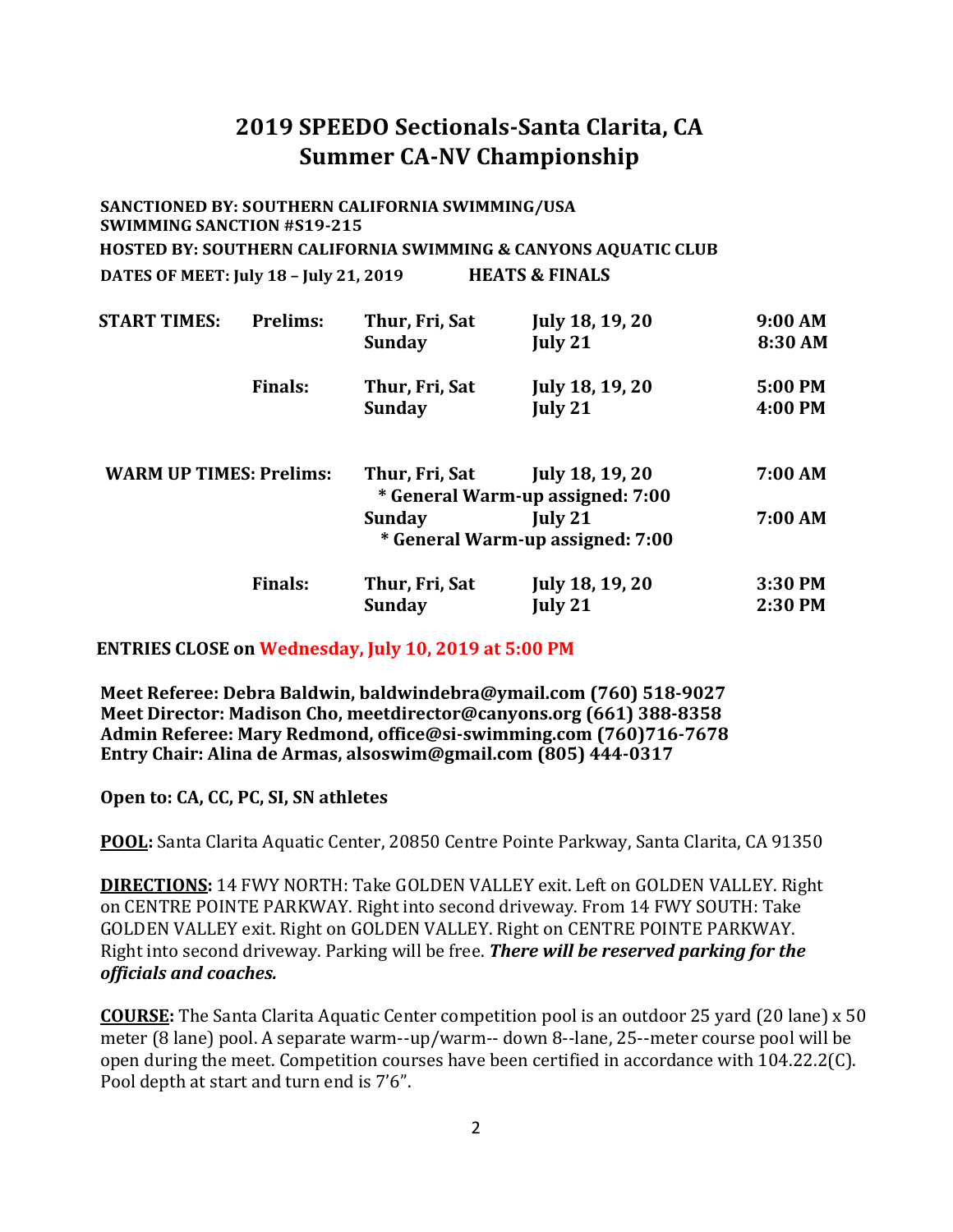**ELIGIBILITY:** Open to athletes in Central California, Pacific, Southern California, San Diego/Imperial and Sierra Nevada Swimming who hold *2019 USA Swimming membership*. All entries must be submitted and received electronically via USA Swimming OME or team electronic file. OME is the PREFERRED method of entry. Relay-only swimmers MUST be included in the team electronic entry file. Please designate unattached swimmers 'UN'. All TEAMS must be 2019 registered and have 2019 approved team charters. On deck registration is NOT permitted. If an entering team is not 2019 registered, all swimmers must swim as unattached "UN" at this meet and may not compete in relays.

**QUALIFYING TIMES:** must be achieved **between September 1, 2017, and July 10,** 

**2019**. Long Course Meter (LCM), qualifying times will be seeded first, followed by Short Course Yard (SCY), Short Course Meter (SCM), Bonus LCM, Bonus SCY, Bonus SCM. Athletes may compete in no more than six (6) individual events (may enter all events qualified). Swimmers may compete in no more than three (3) individual events per day. A swimmer with 5 or fewer qualifying times may enter one (1) additional bonus event (labeled "B" on entry), IF he/she has achieved the listed bonus time standard. NEW (no updates) entry times achieved **7/11/19-7/15/19** will be entered by the Meet Entry Chair **Alina de Armas,** [when](mailto:sisectionals@gmail.com)  submitted by e-mail **alsoswim@gmail.com** [by MIDNIGHT 7/15/19 to](mailto:sisectionals@gmail.com) If a qualifying time is achieved in an event that the athlete has currently entered as bonus event, he/she can use the qualifying time to enter that event and add an additional bonus event, as long as he/she has five (5) or fewer total qualifying events.

**COACHES MEETING:** 7:40 AM, Thursday, July 18th, 2019, at Santa Clarita Aquatic Center. A representative from each team must attend.

### **ENTRY INTO THE MEET**

**ENTRY: All entries must be submitted and received electronically via USA Swimming OME or team electronic file. OME is the PREFERRED method of entry**. Team electronic entry (non-OME) is to be sent via email with entry file and meet entry report as attachments to alsoswim@gmail.com. Please use the event file provided on the Southern California Swimming homepage link to 2019 SPEEDO Summer Sectionals. The electronic entry file must be accompanied by a printout (signed by the coach) including proof of times for all individual and relay events. When entering electronically, "Y" or "L" must be indicated on proof-of-time sheet and bonus events must be indicated as "YB" or "LB" on proof-of-time sheet. For relays, accurately complete the Official Team Relay Entry form. All teams MUST submit the Meet Entry Recap sheet whether or not entering relays.

**ENTRY FEES:** \$11.00 per Individual Event and a \$10 per Swimmer surcharge must accompany team entry form (plus \$2/swimmer for OME entry). Relays: \$24.00 per relay team entered. Relay only swimmers MUST be listed on team entry form and pay swimmer surcharges. Relay only swimmers may NOT be deck entered. There are no refunds. **Time Trials entry fee:** \$15. **Limit of two (2) time trials for the meet.**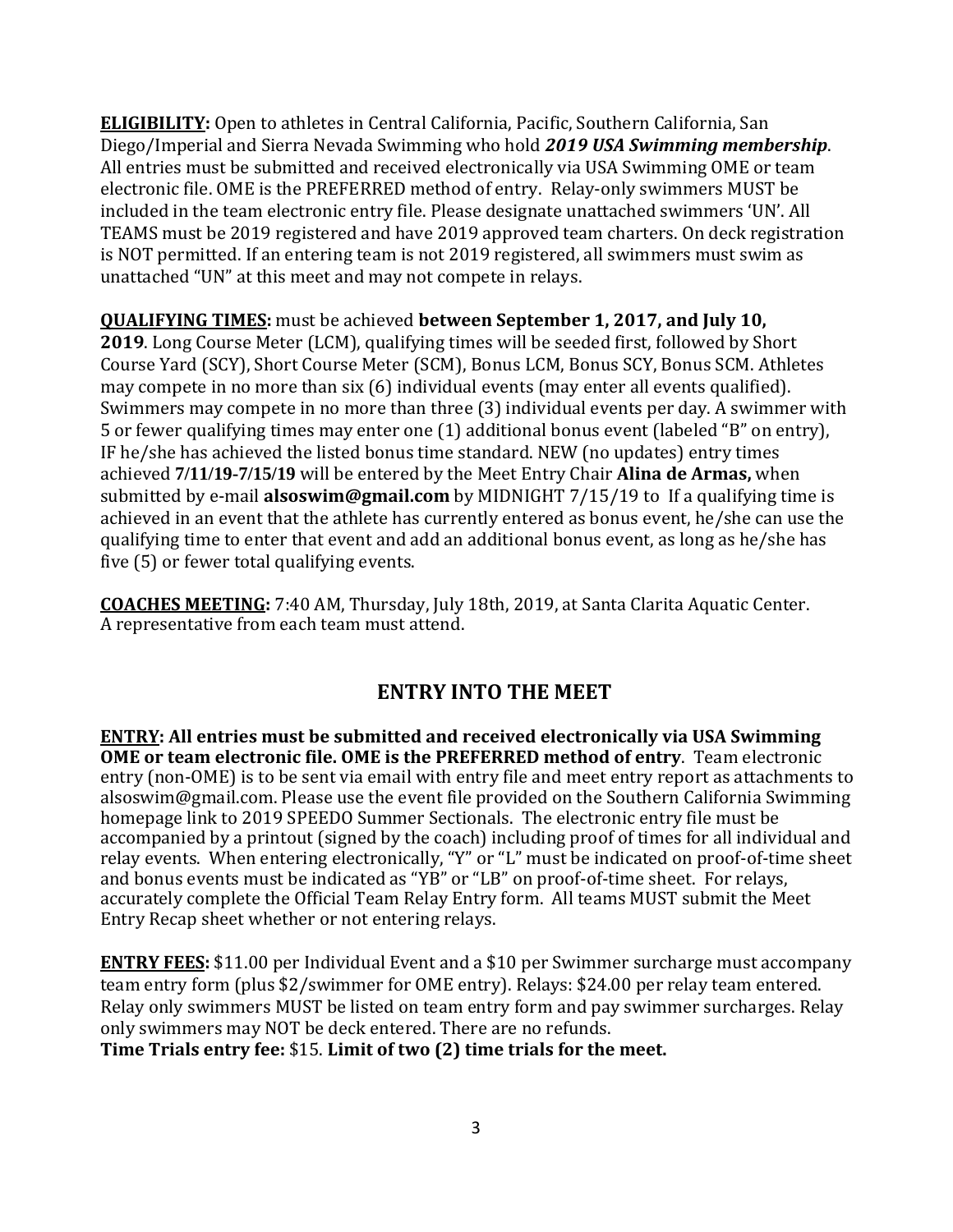For non-OME Team entries made via the internet (email), the team check must be postmarked **WITHIN 48 HOURS OF THE EMAIL DATE STAMP.**

Make checks payable to: *Southern California Swimming*  Mail with a copy of Entry Forms to:2019 Speedo Sectionals c/o Alina de Armas 2724 Loraine Place Simi Valley, CA 93065

**ENTRIES CLOSE: OME** entries will close on Wednesday, July 10th, 2019 at 5:00 pm. Next day delivery service with tracking is recommended (ex: Fed Ex, UPS, or Airborne). **You must sign for 'no signature required' on shipping label. Certified, registered, or special delivery mail - OR – delivery service (with tracking) requiring signature at time of delivery will be rejected.** NEW entry times (no time updates) achieved 7/11/19 – 7/15/19 may be sent to alsoswim@gmail.com by the where swum, no later than 11:59 PM on 7/15/19.

## **RULES AND PROCEDURES**

**MEET REFEREE:** Debra Baldwin (baldwindebra@ymail.com) Any questions regarding the conduct of the meet should be made directly to the Meet Referee.

**RULES**: USA Swimming Rules and National Championship procedures will govern. Meet entry times must be designated 'Y' for yards or 'L' for meters. The National Championship scratch procedures will be used for prelims and finals. In order, there will be a "C", "B" and "A" Final for all events except 1000 and 1650 freestyle and relays. All entered swimmers (including RELAY ONLY) must be on a team entry form. Positive check-in for the 1000 and 1650 Freestyle is required by the day's scratch deadline. All Coaches must complete the CDC or NFHS online Concussion Course. **Current USA Swimming Rules, including the Minor Athlete Abuse Prevention Policy (MAAPP), will govern this meet.**

**RECORDING DEVICES & MEDIA NOTICE:** The use of audio-visual recording devices, including cell phones, is not permitted in the locker rooms, changing areas or restrooms. Recording devices are not permitted behind the starting blocks during the starting sequence through the meet. This meet may be covered by the media, including photographs, video, web casting and other forms of obtaining images of athletes participating in the meet. Entry into this meet is acknowledgement and consent to this fact.

**DRONES:** Operation of a drone, or any other flying apparatus, is prohibited over the venue (pools, athlete/coach areas, spectator areas and open ceiling locker rooms) any time athletes, coaches, officials and/or spectators are present.

**SWIMWEAR:** Swimwear must conform to USA Swimming rule 102.8. Only swimsuits complying with FINA swimsuit specifications may be worn in any USA Swimming sanctioned or approved competition.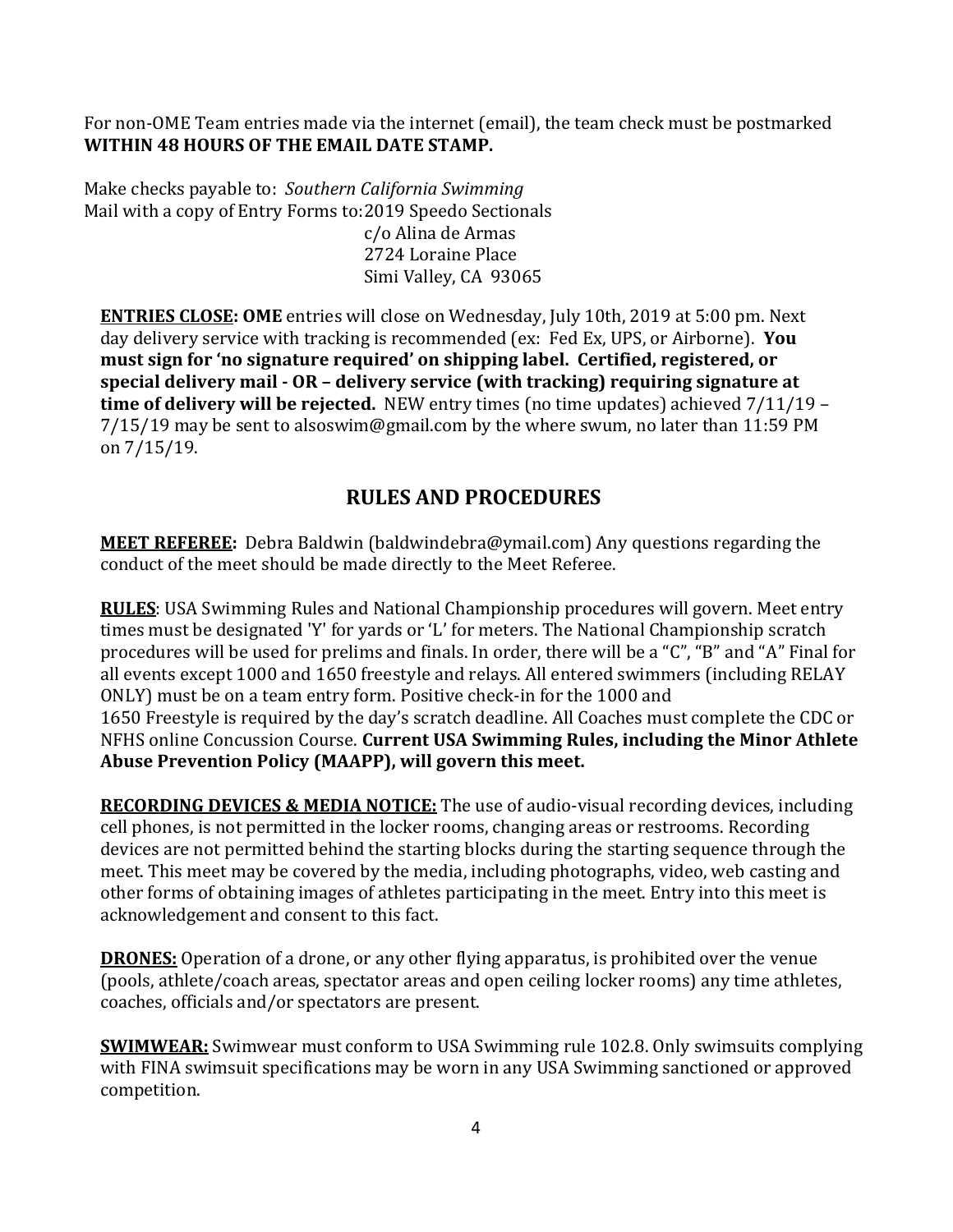**DECK CHANGES:** Deck changes are prohibited.

**RACING START CERTIFICATION:** Any swimmer entered in the meet must be certified by a USA Swimming member coach as being proficient in performing a racing start, or must start each race from within the water. When unaccompanied by a member coach, it is the responsibility of the swimmer or swimmers' legal guardian to ensure compliance with this requirement.

**CLOSED DECK**: ONLY meet volunteers, USA Swimming registered athletes and current USA Swimming registered officials and coaches may be on deck during warm-ups and/or competition. NO SPECTATORS ARE ALLOWED ON DECK AT ANY TIME. Spectator seating is available in the bleachers

**PROOF OF TIME**: This is a proof of time meet. The meet host will verify all entries against the USA Swimming SWIMS time database. An unverified entry time must be proven by the scratch deadline or the swimmer/relay team will be scratched from that event. Only swimmers/relay teams with verified times will be seeded. Entry times not proven by the scratch deadline shall be subject to the "Responsibility Clause" in USA Swimming Rules and Regulations (207.8.5A). NOTE: Proof of Time is required through SWIMS, the national times database, or recognized FINA competitions. Times must be achieved at (a) a USA Swimming sanctioned competition; (b) a USA Swimming observed competition; (c) a USA Swimming approved competition; or (d) a FINA approved competition. Times in this database are not meet entry, only proof of entered time.

**SCRATCH DEADLINES**: Positive check-in deadline for Thursday's events - 5:30 PM Wednesday. Scratches may be turned in at the pool OR submitted via email to **Mary Redmond, office@siswimming.com**. The scratch deadline is 5:30 PM on Thursday, Friday, and Saturday for the next day's events. A swimmer who fails to scratch and "no shows" a prelim or timed final event will be removed from all remaining events that day and must positive check in for all subsequent individual events. A swimmer who fails to scratch and "no shows" a final will be removed from the meet.

**POSITIVE CHECK IN:** Required for ALL relays by scratch deadline for the next day's events. Required for 800/1500 freestyle events. Women's 1500 Freestyle and Men's 800 Freestyle deadline: Thursday by 9:00 AM. Women's 800 Freestyle and Men's 1500 Freestyle deadline: Saturday 30 minutes after start of Finals to be seeded by time.

**RELAYS:** A team may enter no more than two relay in each event. Relays must be pre-entered; relay times must be provable by team or aggregate. A swimmer may be used only once to prove a relay in each relay event. Relays must check in by the scratch deadline for the day swum. **Relay Only swimmers must be listed on the team entry form.** Relays will be contested at the end of Finals Friday through Sunday. Relays will be swum in the National format: fastest two heats of women (slow to fast), fastest two heats of men (slow to fast), remaining heats alternating women and men, fast to slow. There will be an option to swim the Medley Relay on Sunday at the conclusion of prelims (before the 800/1500 freestyle). Sunday afternoon relays will be swum fast to slow. Option must be declared by scratch deadline (5:30 PM) on Saturday.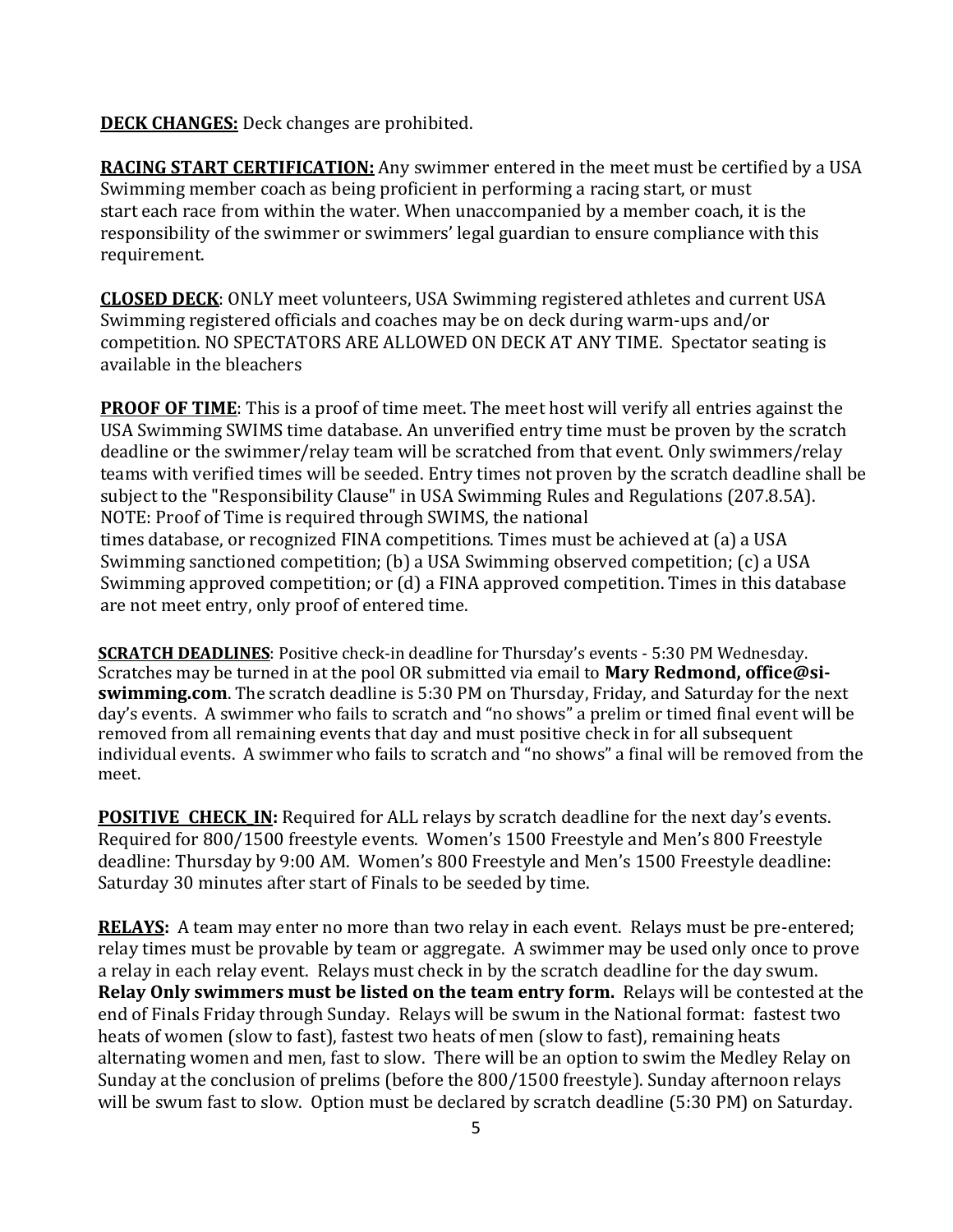#### **SPECIAL NOTES:**

- 1. ALL preliminary heats will be swum fastest-to-slowest.
- 2. The 400 Freestyle and 400 IM will be swum alternating women's and men's heats. **All prelim heats of the 400 free and 400 IM will be swum at the conclusion of the morning session. The 400 free and 400 IM finals will be swum in event order, as listed on the meet information form.**
- 3. The fastest heat of the women's 1500 (Event #3) will be swum on Thursday after the men's 100 Freestyle final (Event #2), and the fastest heat of the men's 800 (Event #8) will be swum after the men's 200 Breaststroke (Event #6). **The remaining heats of women's 1500 and men's 800 will follow the National Championship seeding procedure. The second fastest heat of the Men's event will finish approximately one hour prior to the start of the evening warm-up session. All other heats of the women's 1500 and the men's 800 will be seeded back from that point, in descending order, alternating women / men.**
- 4. The fastest heat of the women's 800 (Event #31) will be swum on Sunday after the men's 200 IM final (Event #30), and the fastest heat of the men's 1500 (Event #36) will be swim after the men's 50 Freestyle (Event #34). **The remaining heats of women's 800 and men's 1500 will follow the National Championship seeding procedure. The second fastest heat of the men's event will finish approximately one hour prior to the start of the evening warm-up session. All other heats of the women's 800 and the men's 1500 will be seeded back from that point, in descending order, alternating women / men.**
- 5. Based on entries, preliminary heats may be swum using "chase starts" from both ends of the pool AND/OR in "A" and "B" flights. If flights are deemed necessary, an A flight of 7 heats for each event will be offered in the A session. Only those in the original top 7 heats will be eligible to participate in the A flight**. Swimmers in the A session would have the option to compete in the B session if requested. Swimmers with B flight qualifying standards cannot enter the A flight sessions.** If flights occurs, the warm up sessions and start time may be altered by reducing the total time in the morning warmup and adding a minimum of 30 minutes of water time in the main competition pool for the B flight competitors to ensure appropriate preparation time is available to both flights. FLIGHT or "CHASE START" DECISIONS WILL BE ANNOUNCED MONDAY, July 15, 2019 by 5:00 PM at **socalswim.org** and by email to all entered teams.

#### *The Meet Referee and Meet Director reserve the right to either flight the meet or run two courses, depending on entries.*

#### *FLIGHT/COURSE DECISION WILL BE ANNOUNCED MONDAY, July 15th, 2019, on the Canyons Aquatic Club Website; [www.canyons.org](http://www.canyons.org/)* **and Southern California Swimming website; socalswim.org**

**Finals:** Finals will be composed of a Bonus Finals, Consolation Final, and Championship Final swum in that order, with 8 swimmers qualifying for each Final Heat. The top 26 qualifiers must scratch if they do not wish to swim in finals.

**AWARDS:** Team awards: first through third place in each division. Large, Medium, and Small Team Divisions will be based on the number of individual events entered by a team.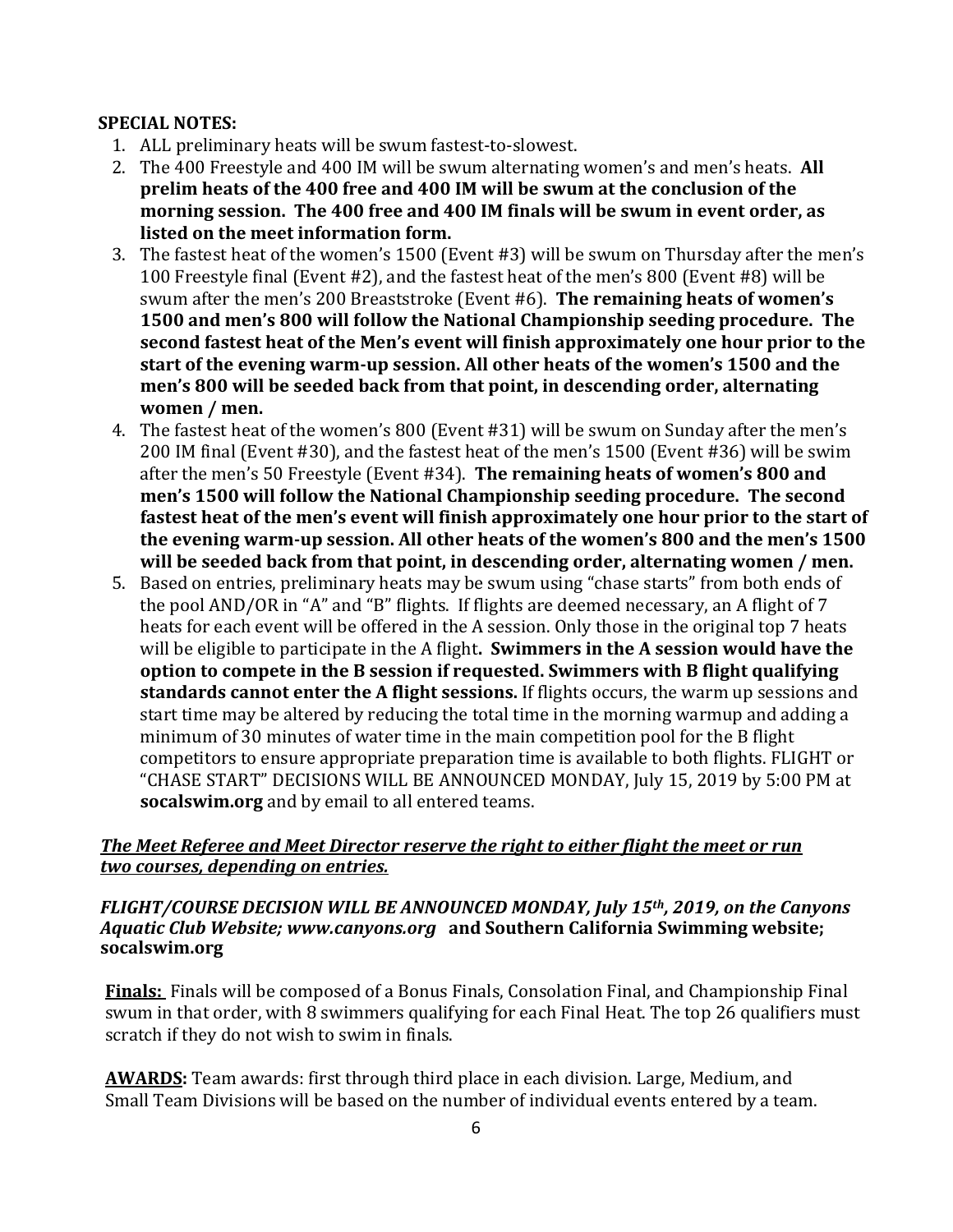High point award: The top male and female swimmer. Individual event awards: first through eighth place. **Presentation will be 1st through 3rd.** Relay awards: first through third place.

Scoring to be as follows: 38- 34-33-32-31-30-29-28-27-26; 24-21-20-19-18-17-16-15-14- 13; 11-9-8-7-6-5-4-3-2-1:relay scoring will have double the point value. Divisional scoring will be based on the 30 places, points applied towards team's overall score in team's division. No tiered Scoring by Division.

There will be a "Coach of the Meet" award to be balloted on the final day of the meet during preliminaries.

**TIME TRIALS:** Sanction: #S19-216 Held Under the Sanction of USA Swimming Entry Fee: \$15.00 per event (enter at Admin Table). Limit: two (2) for the meet Time Trials will be swum, time permitting, at the discretion of the meet referee. Open to swimmers entered in individual events. Based on meet entries Time Trials **may** be opened to Relay Only swimmers; decision made and announced Monday, July 15th, 2019.

**WARM UP**: USA Swimming warm-up policies will be enforced by USA Swimming Officials. Swimmers warming up or down before, during or after the swim meet must be under the direct supervision of an USA Swimming member coach. **General warm up (as assigned) will begin at 7:00 and pace and sprint lanes will be available. There will be NO DIVING into the pool during these times except into the designated sprint lane(s), one-way from the blocks under USA Swimming member coach supervision.** IF the meet flights, B flights warm up will begin 40 min prior to the start of the session. No paddles, boards or fins will be allowed in the competition course. **Warm-up pool**: Lanes will be available for warm-up/cool down at all times – No Diving at any time. Marshals from the Canyons Aquatic Club will oversee all warm up areas. **All swimmers must use 3-point, slide in entries into the pool for warm up, no jumping or diving in.**

**CONCUSSION TRAINING REQUIRED IN CALIFORNIA**: California has modified existing school concussion law to apply the concussion requirements to youth sports organizations in which athletes participate, including swimming. These requirements will also apply to out of state coaches whose swimmers are attending meets in California. <https://www.cdc.gov/headsup/youthsports/training/index.html> or<https://nfhslearn.com/courses/61129/concussion-in-sports>

**LIFEGUARDS**: The City of Santa Clarita certified Lifeguards will be on duty during the duration of the meet, including warm-up designated times.

**VENDORS:** An approved Speedo Merchandise Dealer will be on deck for all swimmer apparel and equipment needs. Additional vendors may be on deck at the discretion of the Meet Host.

**HOSPITALITY**: Will be provided to all working Officials and Coaches throughout the meet. Athlete hospitality will also be provided.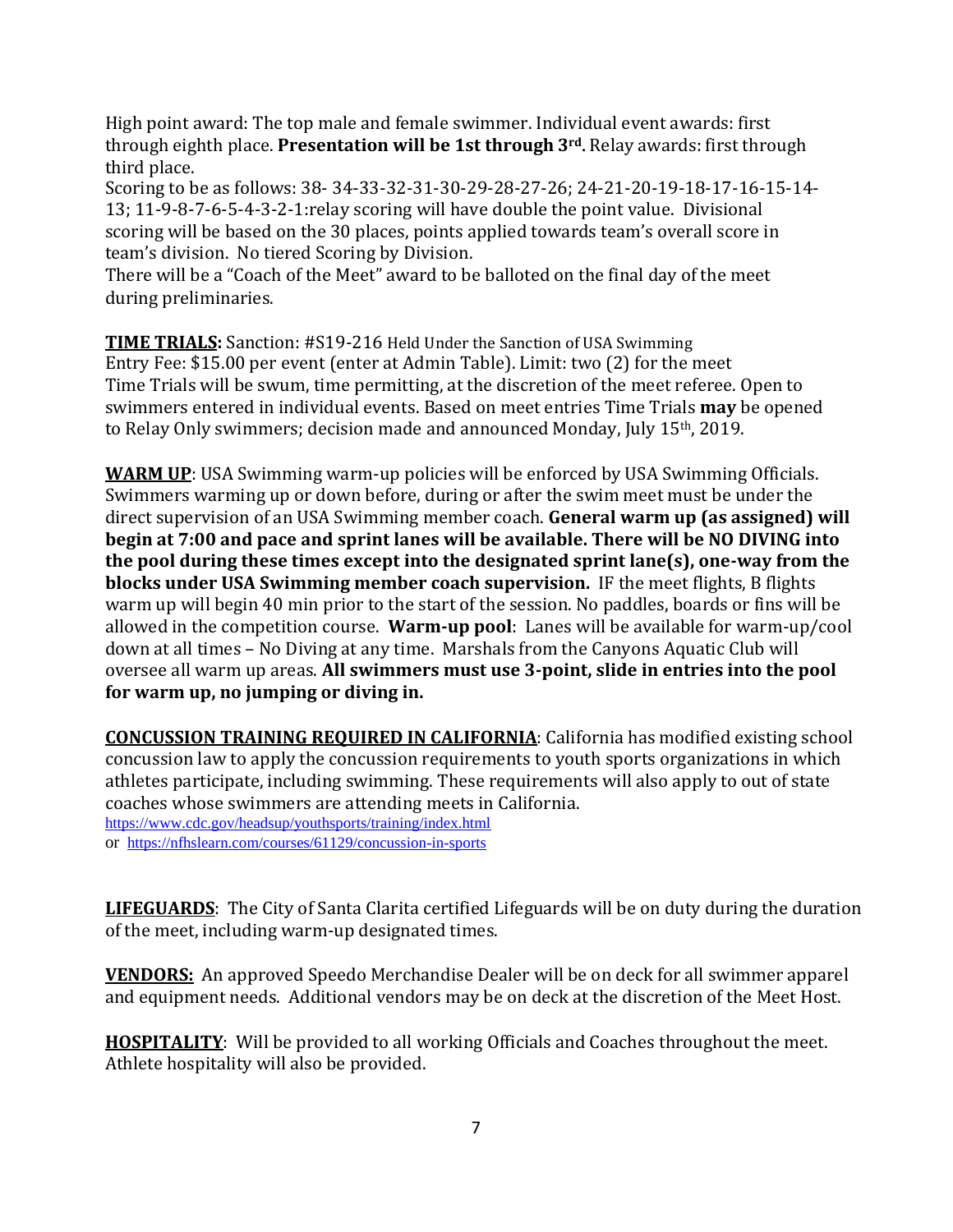**CONCESSIONS**: A full service snack bar will be available throughout the meet.

**MEET RESULTS:** Meet results will be posted on Meet Mobile.

**OFFICIALS**: This meet has been approved as an Officials Qualifying Meet (OQM) for N2 and N3 certification and recertification. Please see the Sectionals website for applications to officiate at this meet. Applications must be received by June 1, 2018 for consideration for assigned positions. Officials are required to attend an officials' briefing one hour prior to the start of each session. Applications to officiate will be available on the SCS and Western Zone websites.

Application to Officiate: https://docs.google.com/forms/d/e/1FAIpQLSddnjjj2B3SES709U54BGhHKBR5HehsShiwSBNXLhAb4aKmg/viewform

**REQUIRED NUMBER OF TIMERS:** Each team will be assigned lanes for timing based on the number of swimmers per session. Host team will provide all timers at the finals. Assignments will be **posted once the entries close.**

**ADDITIONAL INFORMATION:** Please contact the Meet Director**,** Madison Cho at **[meetdirector@canyons.org](mailto:meetdirector@canyons.org)** or 661-388-8358.

**IT IS UNDERSTOOD AND AGREED THAT USA SWIMMING SHALL BE FREE FROM ANY LIABILITIES AND CLAIMS FOR DAMAGES ARISING BY REASON OF INJURIES TO ANYONE DURING THE CONDUCT OF THE MEET.**

## **2019 SEEDO SECTIONALS – SANTA CLARITA, CA SUMMER CA-NV CHAMPIONSHIP**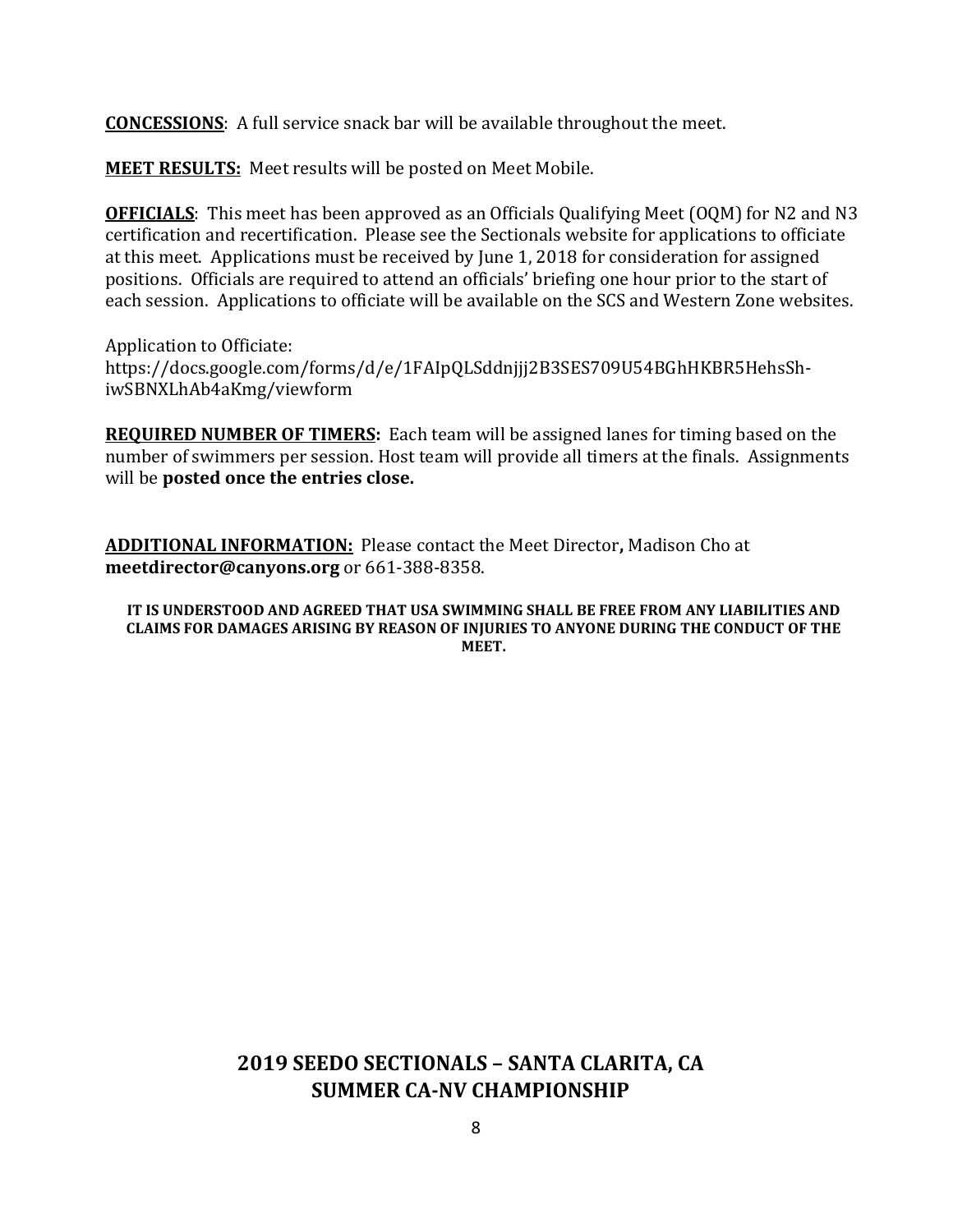## **Order of Events and Time Standards**

Г

|              | Women                    |                           |                                           |                          | Men                       |                |
|--------------|--------------------------|---------------------------|-------------------------------------------|--------------------------|---------------------------|----------------|
| Event<br>#   | Minimum<br>Time<br>Yards | Minimum<br>Time<br>Meters | <b>Event Description</b>                  | Minimum<br>Time<br>Yards | Minimum<br>Time<br>Meters | Event<br>$\#$  |
|              |                          |                           |                                           |                          |                           |                |
|              |                          |                           | Thursday, July 18, 2019 - 9:00 AM Prelims |                          |                           |                |
| $\mathbf{1}$ | 53.99                    | 1:01.89                   | 100 Freestyle                             | 48.19                    | 56.09                     | $\overline{2}$ |
| 3            | 17:46.59                 | 18:22.99                  | *1500 Freestyle*                          |                          |                           |                |
| 5            | 2:28.19                  | 2:49.69                   | 200 Breaststroke                          | 2:13.29                  | 2:35.79                   | 6              |
|              |                          |                           | *800 Freestyle*                           | 9:59.49                  | 9:04.69                   | 8              |
| 9            | 2:10.09                  | 2:27.99                   | 200 Butterfly                             | 1:58.89                  | 2:15.89                   | 10             |
|              |                          |                           |                                           |                          |                           |                |
|              |                          |                           | Friday, July 19, 2019 - 9:00 AM Prelims   |                          |                           |                |
| 11           | 1:56.29                  | 2:12.99                   | 200 Freestyle                             | 1:45.79                  | 2:03.09                   | 12             |
| 13           | 4:39.09                  | 5:20:09                   | **400 Individual Medley**                 | 4:14.69                  | 4:55.09                   | 14             |
| 15           | 59.49                    | 1:09.49                   | 100 Backstroke                            | 53.89                    | 1:03.29                   | 16             |
| 17           | 3:41.79                  | 4:11.59                   | 400 Freestyle Relay                       | 3:18.59                  | 3:46.89                   | 18             |
|              |                          |                           |                                           |                          |                           |                |
|              |                          |                           | Saturday, July 20, 2019 - 9:00 AM Prelims |                          |                           |                |
| 19           | 2:08.59                  | 2:29.19                   | 200 Backstroke                            | 1:57.29                  | 2:17.39                   | 20             |
| 21           | 5:10.69                  | 4:39.69                   | **400 Freestyle**                         | 4:47.79                  | 4:21.09                   | 22             |
| 23           | 1:07.59                  | 1:18.79                   | 100 Breaststroke                          | 1:00.89                  | 1:11.29                   | 24             |
| 25           | 59.19                    | 1:07.19                   | 100 Butterfly                             | 52.89                    | 1:00.89                   | 26             |
| 27           | 8:00.19                  | 9:05.59                   | 800 Freestyle Relay                       | 7:15.29                  | 8:15.69                   | 28             |
|              |                          |                           |                                           |                          |                           |                |
|              |                          |                           | Sunday, July 21, 2019 - 8:30 AM Prelims   |                          |                           |                |
| 29           | 2:10.49                  | 2:31.09                   | 200 Individual Medley                     | 1:58.19                  | 2:18.39                   | 30             |
| 31           | 10:39.89                 | 9:36.09                   | *800 Freestyle*                           |                          |                           |                |
| 33           | 24.89                    | 28.69                     | 50 Freestyle                              | 22.19                    | 25.89                     | 34             |
|              |                          |                           | *1500 Freestyle*                          | 16:43.89                 | 17:13.49                  | 36             |
| 37           | 4:02.69                  | 4:36.09                   | 400 Medley Relay                          | 3:38.99                  | 4:09.69                   | 38             |

\***1500 and 800 Event order is the Finals Session order**. In Prelims, the 1500 and 800 heats **EXCEPT** for the FASTEST 8 checked in athletes will swim at the end of the session, fast to slow alternating Women and Men.

\*\***400 IM and 400 Freestyle Event order is the Finals Session order**. Friday: Prelim heats of the 400 IM will swim AFTER the 100 Backstroke. Saturday: Prelim heats of the 400 Freestyle will swim AFTER the 100 Butterfly. Fast to slow alternating Women and Men.

## **2019 SEEDO SECTIONALS – SANTA CLARITA, CA SUMMER CA-NV CHAMPIONSHIP**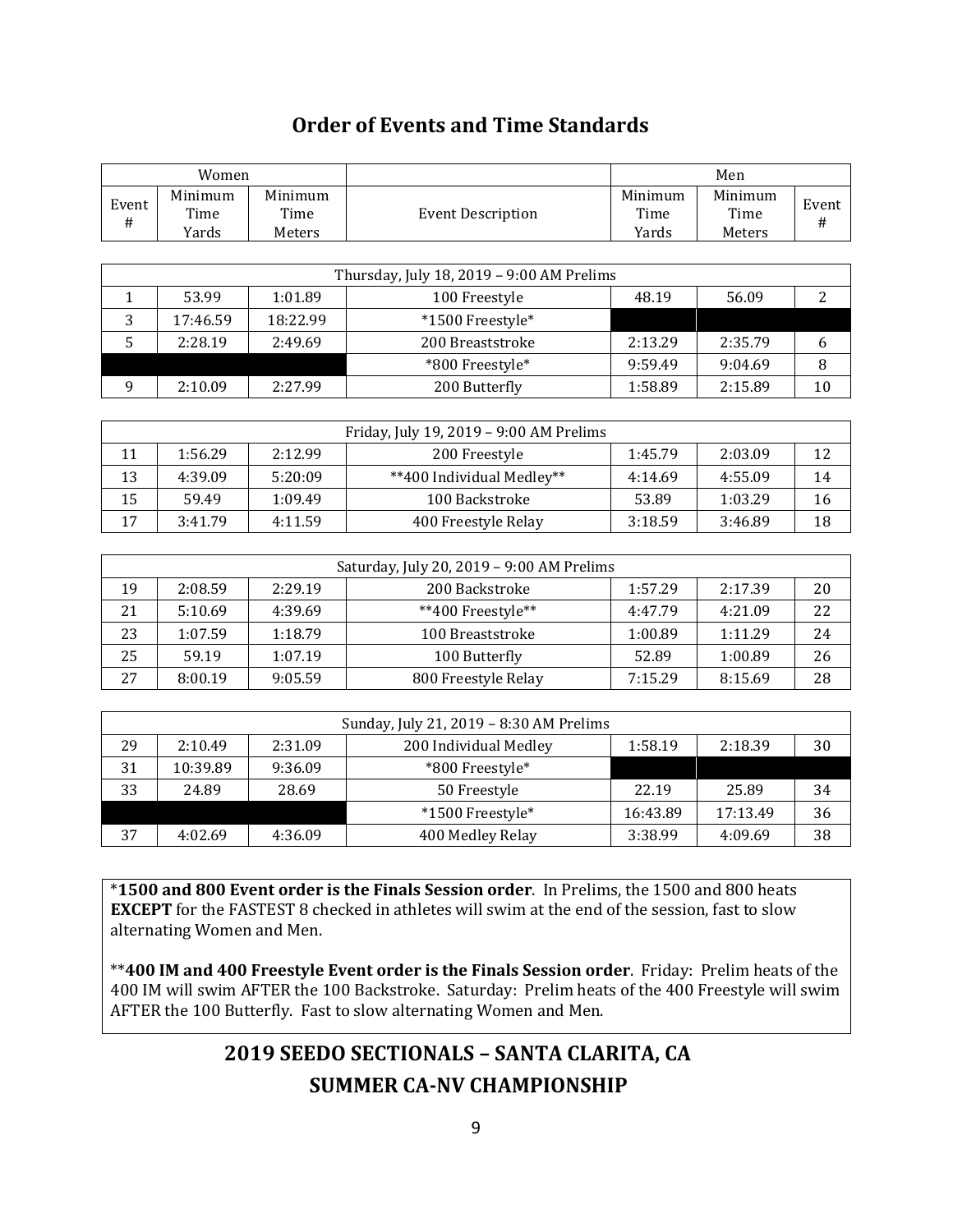## **Bonus Time Event Standards**

#### **WOMEN MEN**

| <b>Yards</b> | <b>Meters</b> | <b>Event</b>                   | <b>Yards</b> | <b>Meters</b> |
|--------------|---------------|--------------------------------|--------------|---------------|
| 25.69        | 29.49         | 50 Y Freestyle                 | 22.79        | 26.59         |
| 55.49        | 1:03:69       | 100 Y Freestyle                | 49.49        | 57.69         |
| 1:59.59      | 2:16.69       | <b>200 Y Freestyle</b>         | 1:48.79      | 2:06.59       |
| 5:19.49      | 4:47.59       | <b>500 Y Freestyle</b>         | 4:55.99      | 4:28.49       |
| 10:57.99     | 9:52.49       | 1000 Y Freestyle               | 10:16.39     | 9:20.09       |
| 18:16.79     | 18:54.19      | 1650 Y Freestyle               | 17:12.29     | 17:42.79      |
| 1:01.19      | 1:11.39       | <b>100 Y Backstroke</b>        | 55.39        | 1:05.09       |
| 2:12.29      | 2:33.39       | <b>200 Y Backstroke</b>        | 2:00.59      | 2:21.29       |
| 1:09.49      | 1:20.99       | <b>100 Y Breaststroke</b>      | 1:02.59      | 1:13.29       |
| 2:32.39      | 2:54.49       | <b>200 Y Breaststroke</b>      | 2:17.09      | 2:40.19       |
| 1:00.89      | 1:09.09       | <b>100 Y Butterfly</b>         | 54.39        | 1:02.59       |
| 2:13.79      | 2:32.19       | <b>200 Y Butterfly</b>         | 2:02.19      | 2:19.79       |
| 2:14.19      | 2:35.39       | <b>200 Y Individual Medley</b> | 2:01.59      | 2:22.29       |
| 4:46.99      | 5:29.09       | <b>400 Y Individual Medley</b> | 4:21.89      | 5:03.49       |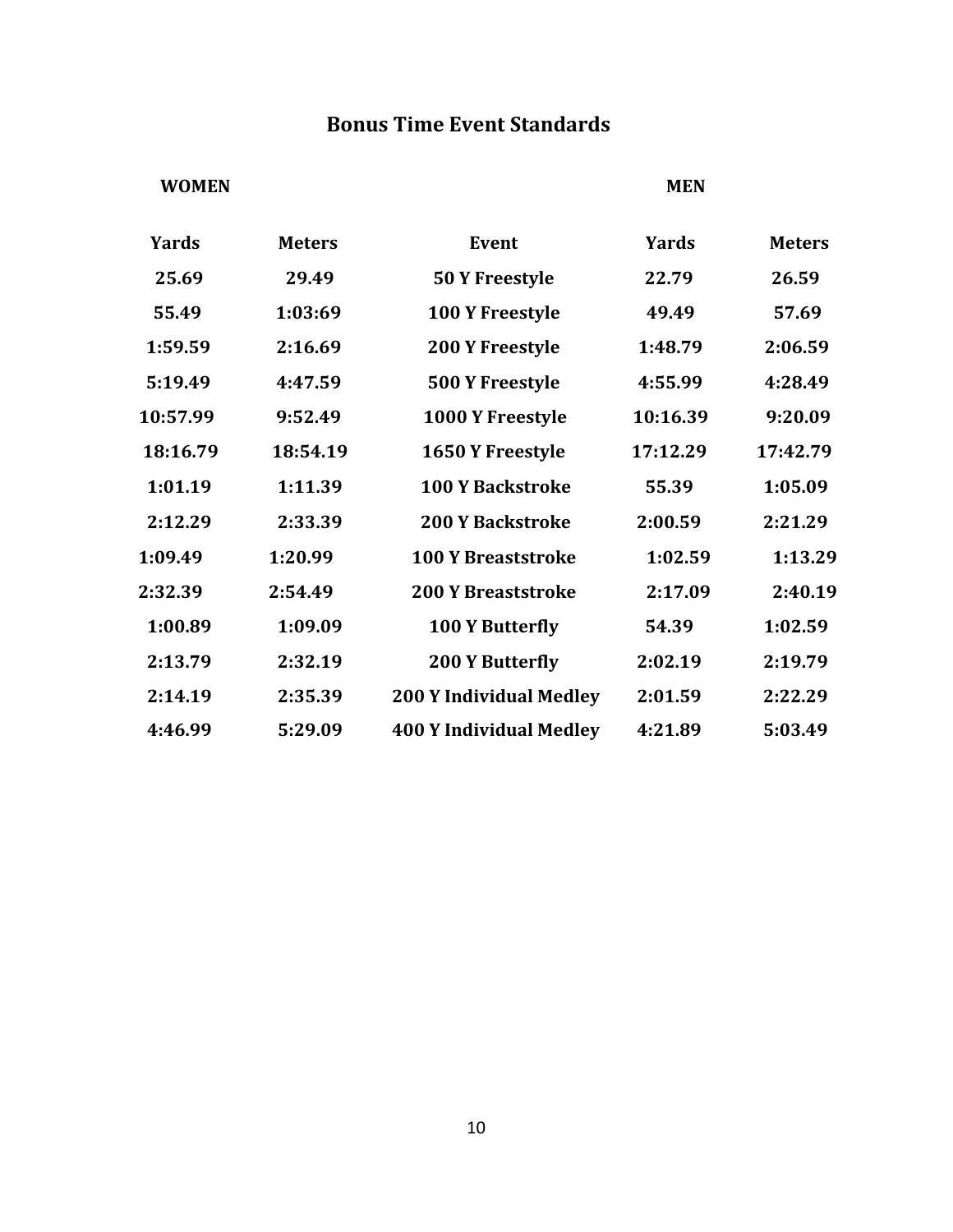| Speedo Sectionals 2019 - Carlsbad California-Nevada |
|-----------------------------------------------------|
| Championship July 18 - July 21, 2019                |
| Santa Clarita, CA                                   |
| <b>Team Information Sheet</b>                       |

| LSC: $\qquad \qquad$                                                                                                                                                                                                          |  |
|-------------------------------------------------------------------------------------------------------------------------------------------------------------------------------------------------------------------------------|--|
|                                                                                                                                                                                                                               |  |
|                                                                                                                                                                                                                               |  |
|                                                                                                                                                                                                                               |  |
|                                                                                                                                                                                                                               |  |
| <u> 1989 - Johann Stoff, amerikansk politiker (* 1908)</u>                                                                                                                                                                    |  |
| the control of the control of the control of the control of the control of the control of the control of the control of the control of the control of the control of the control of the control of the control of the control |  |
| Email:                                                                                                                                                                                                                        |  |
| Phone:                                                                                                                                                                                                                        |  |
|                                                                                                                                                                                                                               |  |
| Where is team staying?<br>and the control of the control of the control of the control of the control of the control of the control of the                                                                                    |  |
| and the control of the control of the control of the control of the control of the control of the control of the                                                                                                              |  |
|                                                                                                                                                                                                                               |  |
|                                                                                                                                                                                                                               |  |

Total number of 2019 USA-Swimming Certified Coaches in attendance:

*Please complete this form and submit it with your entries.*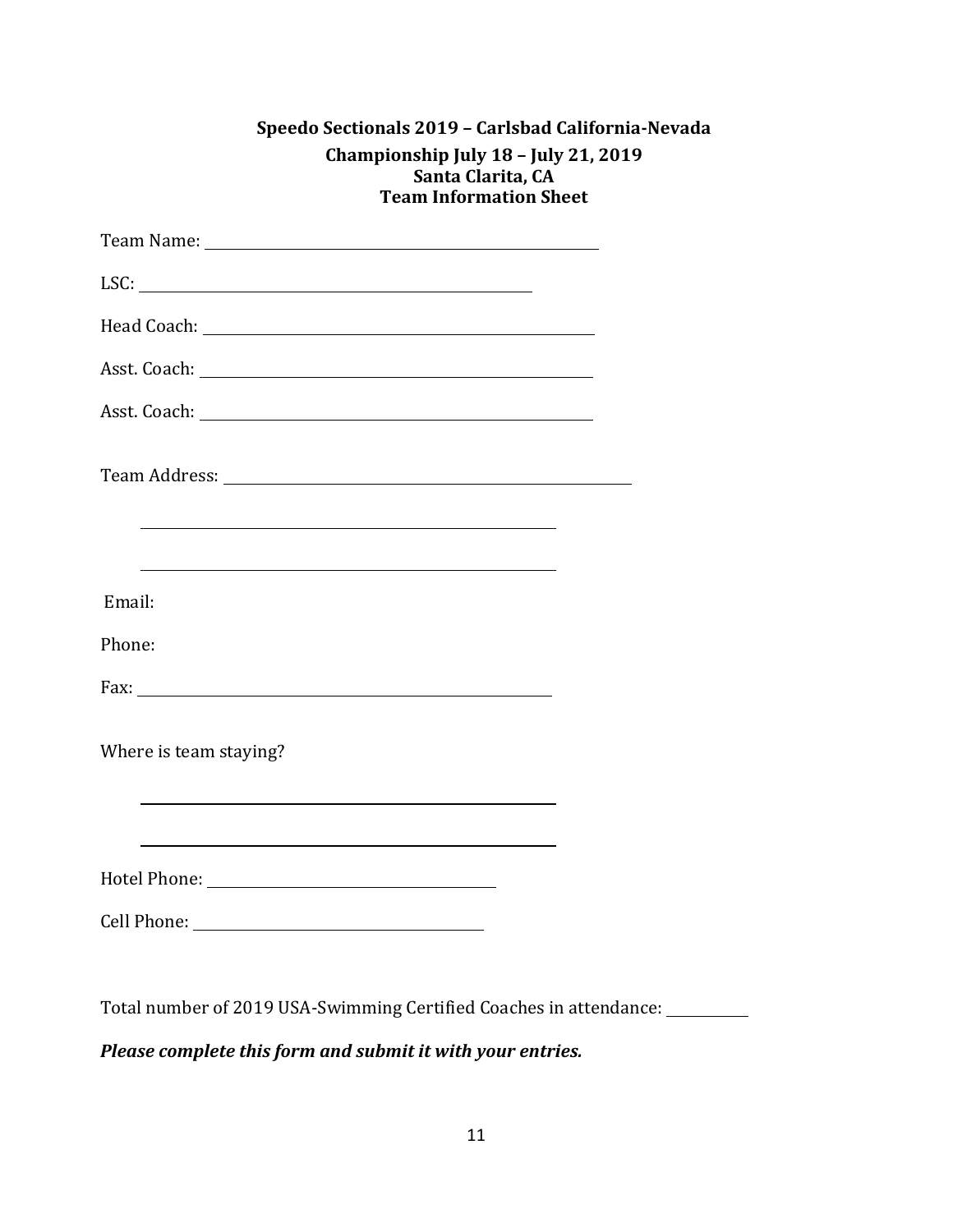#### **Speedo Sectionals 2019– Santa Clarita, California-Nevada March Championship Relay Entry & Proof of Time**

CLUB: CLUB: USA-Swimming Code: \_\_\_\_\_\_\_

For each relay team listed, list the qualifying time that can be proven for each team, team time or aggregate, and the swimmers' names and times. The named swimmers may be "relay only" members. A swimmer may be listed once per relay event. Any swimmer listed on the Official Team Entry may compete on any entered relay team. An aggregate relay entry time must include the individual times of all four swimmers. Reminder: Relay-only swimmers MUST be included in the team electronic entry file; relay- only swimmers may NOT be deck-entered.

#### **Event 17 - Women's 400 Meter Freestyle Relay**

*Time Standards 4:11.59L/3:41.79Y*

| Relay A Entry Time |  |
|--------------------|--|
|                    |  |
| n.)                |  |

| ັ                  |  |
|--------------------|--|
| Relay B Entry Time |  |
|                    |  |
| ، ب                |  |
|                    |  |

#### **Event 18 - Men's 400 Meter Freestyle Relay**

*Time Standards 3:46.89L/3:18.59Y*

| Relay A Entry Time |  |
|--------------------|--|
|                    |  |
|                    |  |
| Relay B Entry Time |  |
|                    |  |
|                    |  |

#### **Event 27 - Women's 800 Meter Freestyle Relay**

*Time Standards 9:05.59L/8:00.19Y* Relay A Entry Time  $1.$  2.  $3.$  4. Relay B Entry Time 1. 2. 3. 4.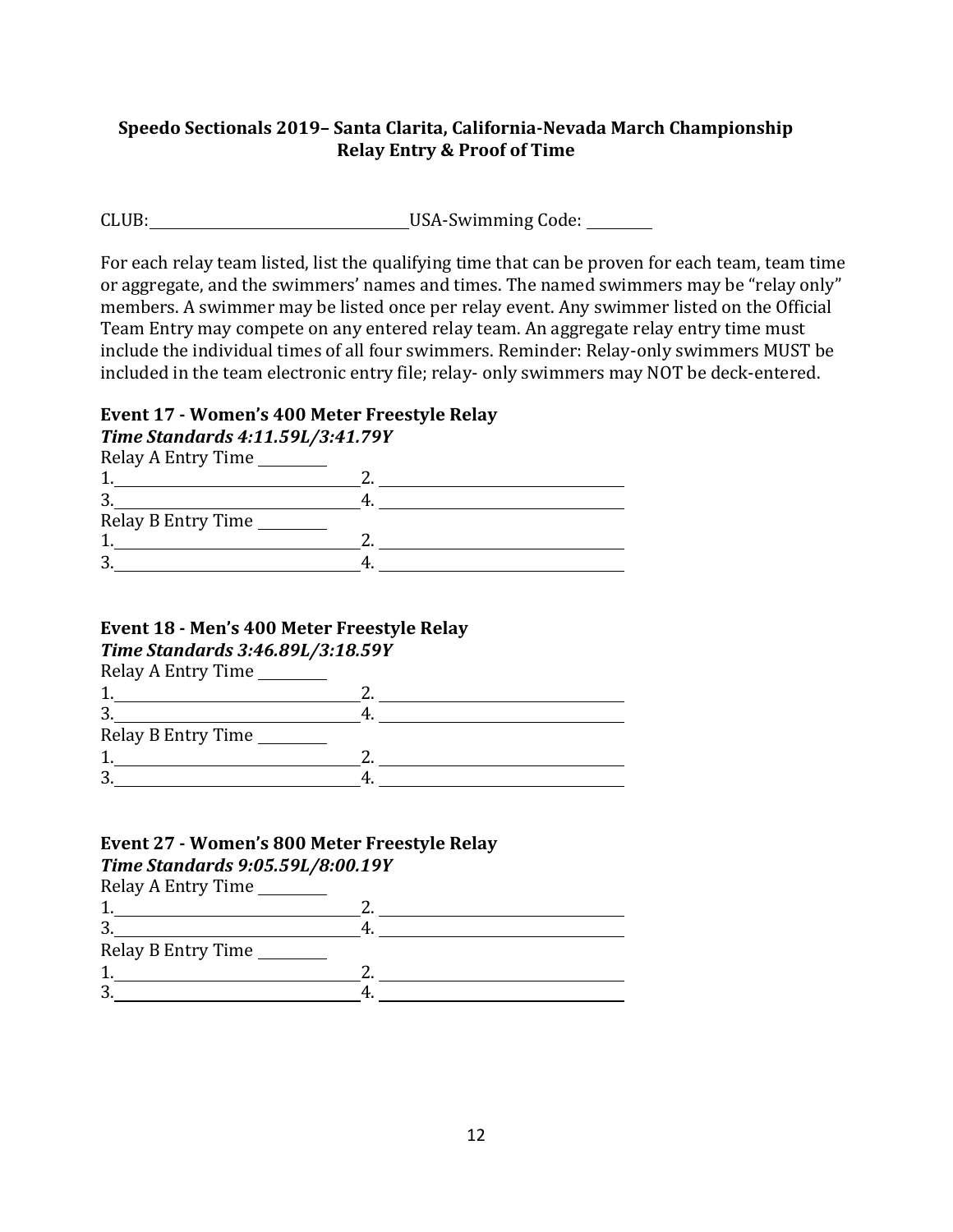#### **Event 28 - Men's 800 Meter Freestyle Relay**

| Time Standards 8:15.69L/7:15.29Y |  |
|----------------------------------|--|
| Relay A Entry Time               |  |
|                                  |  |
|                                  |  |
| Relay B Entry Time               |  |
|                                  |  |
|                                  |  |
|                                  |  |

#### **Event 37 - Women's 400 Meter Medley Relay**

## *Time Standards 4:36.09L/4:02.69Y*

| Relay A Entry Time |  |
|--------------------|--|
|                    |  |
|                    |  |
| Relay B Entry Time |  |
|                    |  |
|                    |  |

## **Event 34 - Men's 400 Meter Medley Relay**

*Time Standards 4:09.69L/3:38.99Y*

| Relay A Entry Time |  |
|--------------------|--|
|--------------------|--|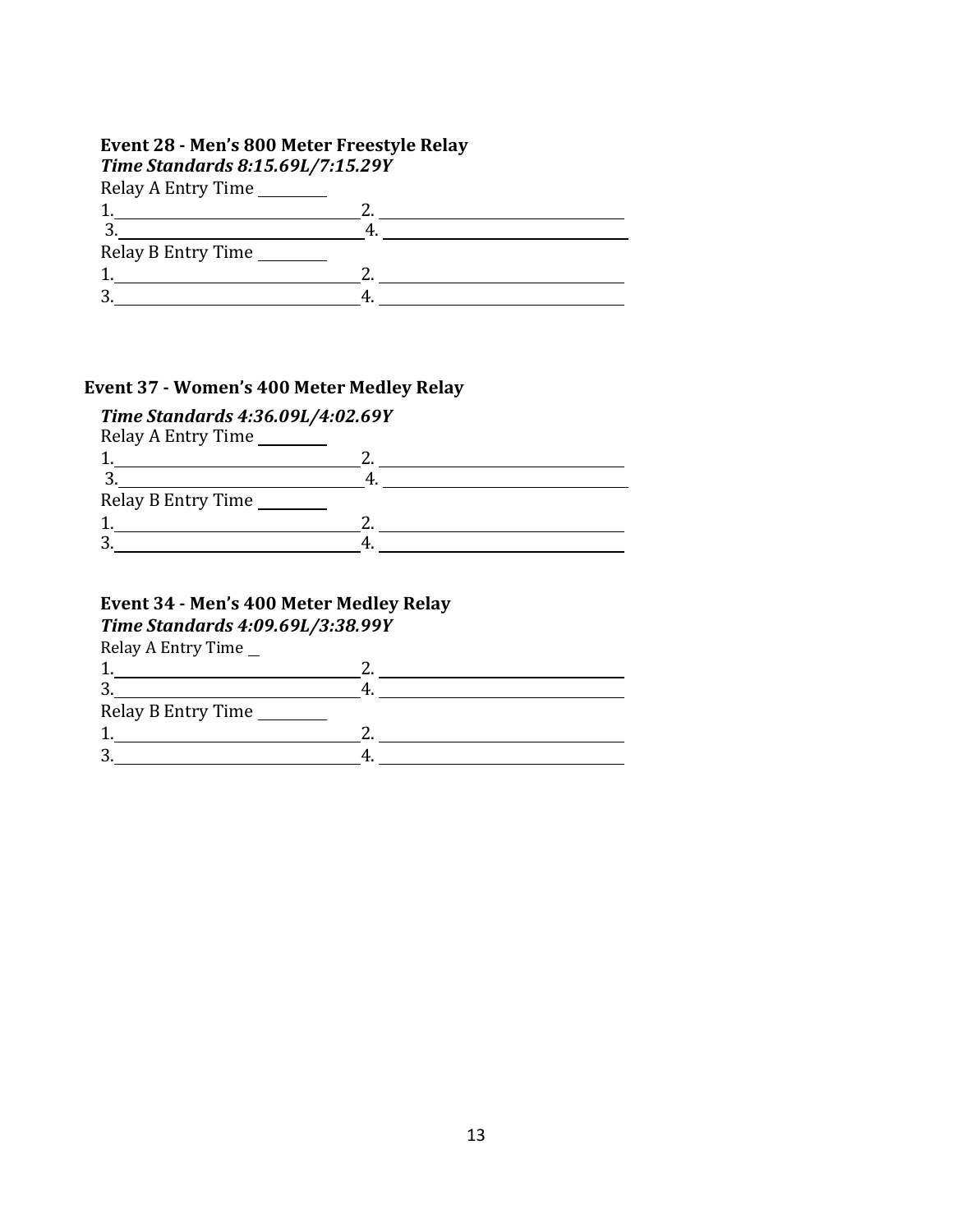### **USA SWIMMING 2018 SPEEDO CHAMPIONSHIP Summer CA-NV Sectional Championship**

#### **MEET ENTRY RECAP**

#### **Entries must be received by July 10, 2019**

This form must be submitted with your Team Entry

| LSC Code:               |  |
|-------------------------|--|
| Long Team Name:         |  |
| <b>USA-S Team Code:</b> |  |
| Coach:                  |  |
| Phone (cell):           |  |

| Total number of Women's events entered                    | @\$11.00/event   | \$ |  |
|-----------------------------------------------------------|------------------|----|--|
| Total number of Men's events entered                      | @\$11.00/event   | \$ |  |
| Total number of Relay's entered                           | @\$24.00/relay   | \$ |  |
| Total number of OME entered                               | @\$12.00/swimmer | \$ |  |
| Total number of NON-OME entered                           | @\$10.00/swimmer | \$ |  |
|                                                           | <b>TOTAL</b>     | \$ |  |
| Make check payable to: Southern California Swimming (SCS) |                  |    |  |

*Mail to:*

2019 Speedo Sectionals c/o Alina de Armas 2724 Loraine Place Simi Valley, CA 93065

NOTE: ALL RELAY ONLY SWIMMERS MUST BE LISTED IN THE ELECTRONIC ENTRY FILE